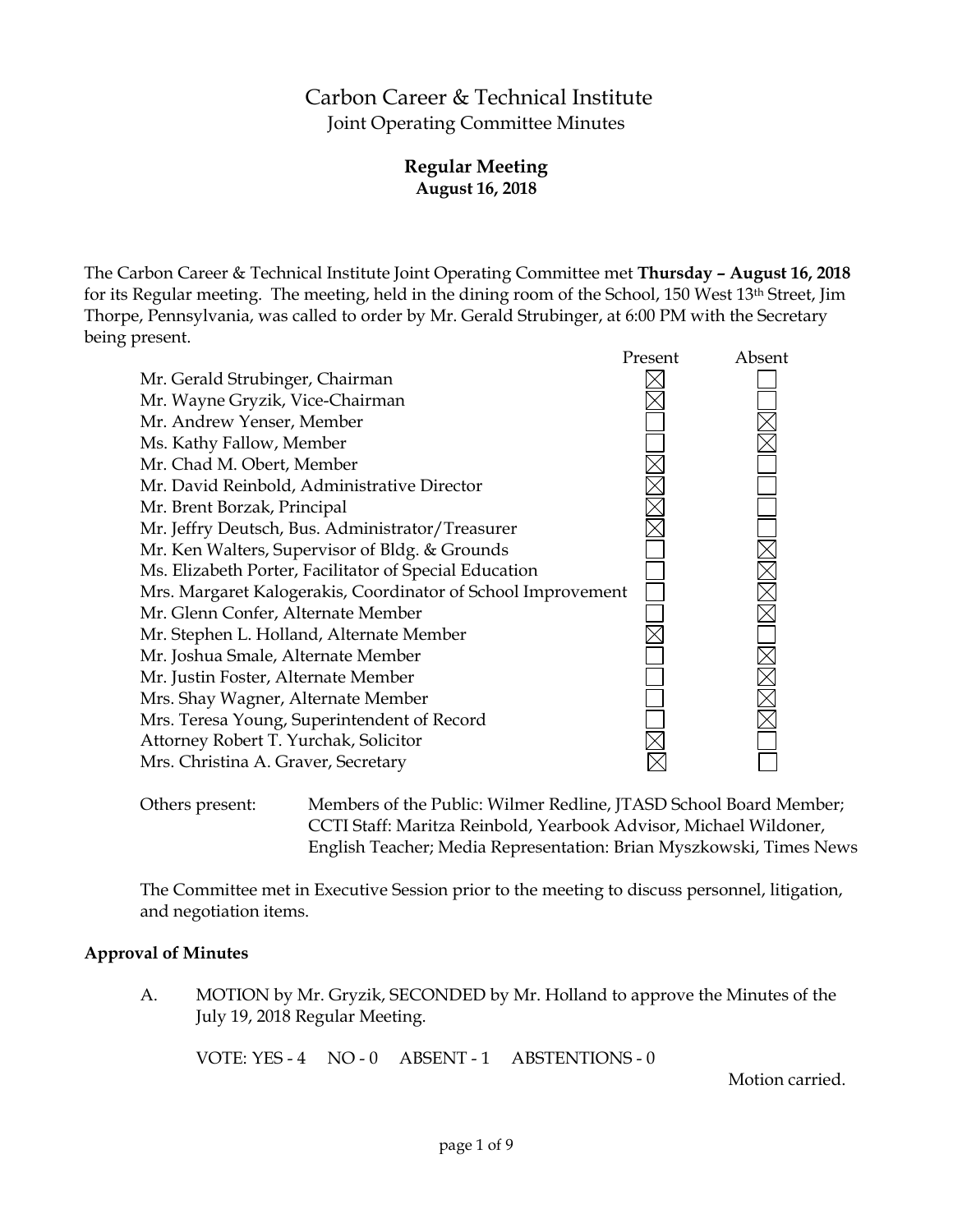### **Courtesy of the Floor to Visitors**

NONE

# **Approval of Treasurer's Reports (June & July 2018)**

MOTION by Mr. Holland, SECONDED by Mr. Gryzik that the following motions be approved:

- A. to approve the Treasurer's Report for June 2018 showing a final balance of \$5,919,325.92 in the General Fund, and \$56,251.13 in the Student Activities Account.
- B. to approve the Treasurer's Report for July 2018 showing a final balance of \$6,263,822.02 in the General Fund, and \$56,345.86 in the Student Activities Account.



#### **Approval of Payment of Bills**

A. MOTION by Mr. Gryzik, SECONDED by Mr. Holland to approve Payment of Bills - General Fund and Other Accounts.



### **Administrative Reports**

- A. Director's Report Mr. Dave Reinbold, Administrative Director
- B. Principal's Report Mr. Brent Borzak
	- a. The administration has been planning and preparing for the upcoming 2018-2019 school year. We will be starting the school year with 430 students! Student schedules are completed and in-class support assignments are completed. All students are scheduled in all of their appropriate academic and career & technical courses. The annual back to school letter was sent out to all new students. Dates have been set for all school-wide activities and events that are scheduled for the new school year. New Student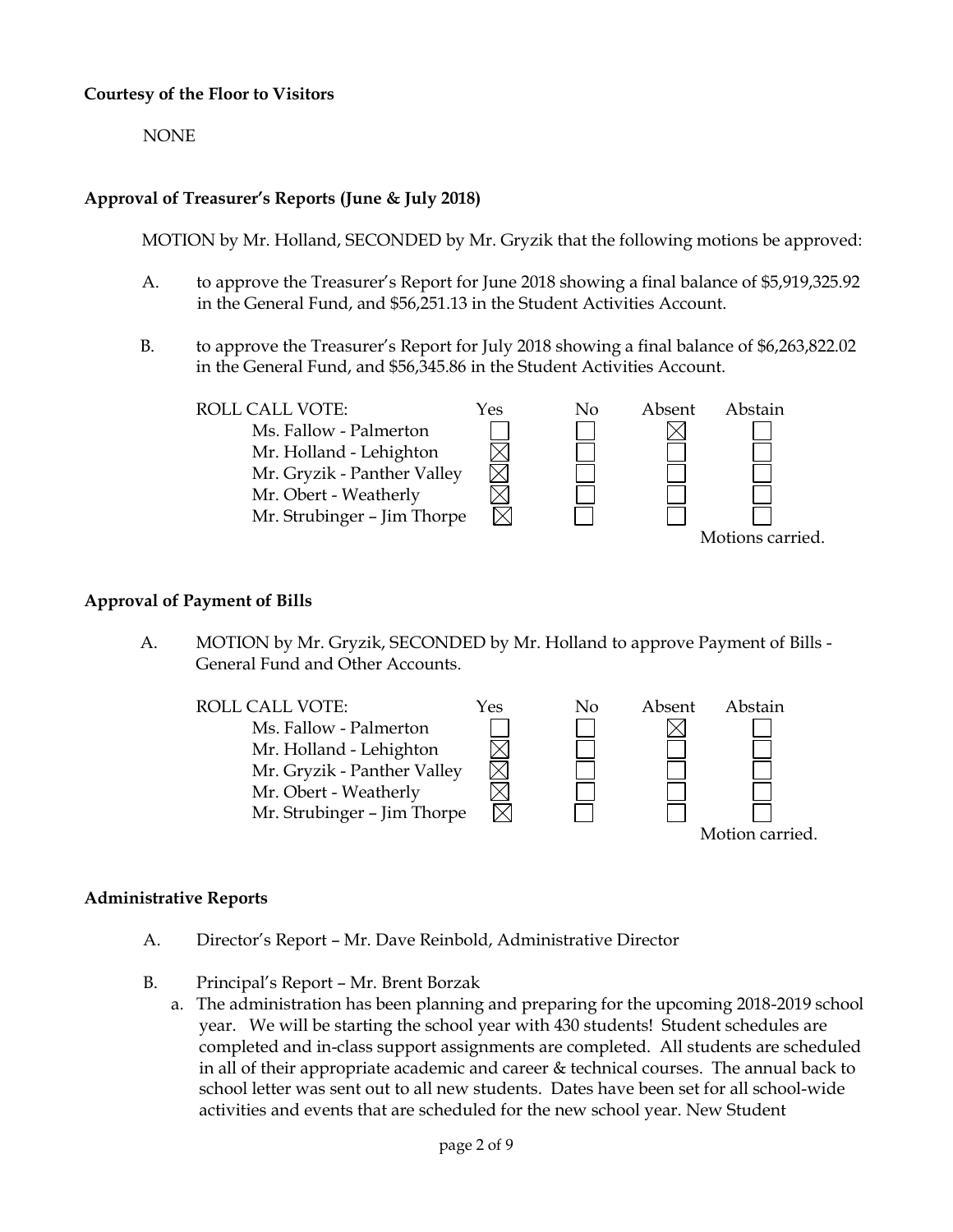Orientation will take place on August 21st at CCTI at 6:00 p.m. The in-service schedule and activities has been prepared for August  $22<sup>nd</sup>$ . The first day for students is August 23rd, where meetings will take place for all students. We look forward to getting out into the districts in September to present to the freshmen students. We are eager to start the 2018-2019 school year and work toward our school-wide goals.

- b. Thank Mr. Walters and his staff as building-wide everything looks great for the upcoming school year.
- c. Thank Mrs. Reinbold for all of the work she puts into the posters that are displayed throughout the school, as well as the photo on the cover of the new handbook and her work co-teaching.
- d. Yearbook Mrs. Maritza Reinbold, Yearbook Advisor
	- a. Mrs. Reinbold thanked the JOC for letting her be an advisor.
	- b. She explained that at the end of the year, she had students help design and then vote on the cover for the 2018-2019 yearbook.
	- c. She started a CCTI Yearbook Instagram account to get more pictures and their stories for use in the student life section of the yearbook. She also posts pictures so that followers can see what is going on school-wide. By her followers sharing pictures and getting "likes" by their followers, CCTI is able to reach a lot more people.
	- d. She wants to continue again this year with the option of on-line ordering an extra option for parents/students. The link is available on our school website.
	- e. She shared examples of some layouts already prepared for this year's book. As yearbook pages are sent to the publisher in April, many events take place at the end of the school year that are not included (i.e. prom, talent show, etc.). Therefore the yearbook coverage will be from April to April.
	- f. She would like to try to have a new background for student portraits this year. Students will vote between two for a final.
	- g. Through the school website, the CCTI Yearbook Instagram account, and the yearbook, community members and students may follow the school story.
	- h. CCTI yearbooks are available for \$25.00.
- C. Building and Grounds Report Mr. Ken Walters, Supervisor of Buildings and Grounds
	- a. In Mr. Walters' absence, Mr. Reinbold shared that the maintenance staff is doing a phenomenal job getting everything ready for the start of the school year. Everything is "spic and span" and ready to go.
	- b. Mr. Reinbold also thanked Mr. Borzak and Mr. Colosimo for all of their hard work over the summer preparing for the new school year.
- D. Business Administrator's Report Mr. Jeffry P. Deutsch, Business Administrator a. Mr. Deutsch had nothing further to report.
- E. Mr. Reinbold reminded the Joint Operating Committee of the 2017-2018 school-wide goals set at the beginning of last school year. He shared the achievements that follow:
	- 1. Deliver a unit on personal finance for seniors. We partnered with our local Junior Achievement chapter to develop lessons and a culminating field trip to their center in Pittston Township. The unit was delivered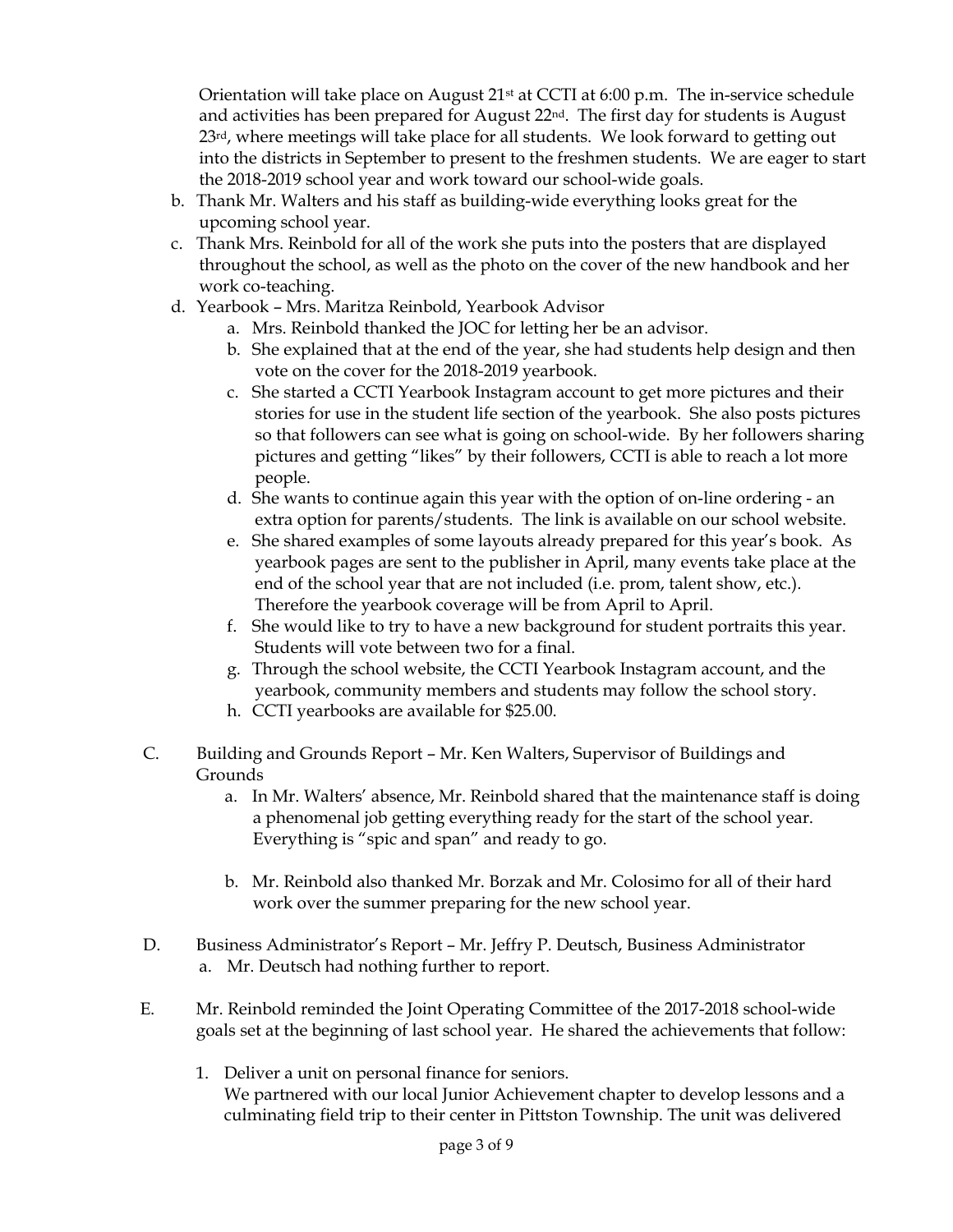and all seniors participated in the fieldtrip. We will continue to revise, improve, and deliver the unit in 18-19. Instructors - Jean Bales and Mike Baumgardt

2. Increase the number of SkillsUSA competitors at the district and state competition. Examples of competitions that we competed in this year that we did not compete in last year: Community Service Project-3 students Automated Manufacturing-3 students Opening/Closing Ceremonies-7 students

Various individual competition

2016-17---35 attended the state competition

2017-18---52 attended the state competition---a 49% increase!

Advisors - Kevin Kuehner, Chris Graver, Tammy Marshall, Maritza Mendez Reinbold

- 3. Organize and host the first annual precision machining contest. Date – November 14. Four schools competed: CCTI, Monroe County Technical Institute, Hazelton Career Center, and Schuylkill Technology Center. Jason Walck, CCTI, won the competition. All students received awards and gifts. We look forward to making this an annual event and expand the number of competing schools. CIT from Easton and BAVTS have committed to competing this year. LCTI has also been invited.
- 4. Increase our number of non-traditional students. Committee has met and campaign is up and running. Recruiting posters are in schools in our sending districts. And a recruiting video has been produced and utilized and will continue to be used at recruiting and educational activities. November report--We have currently recruited 4 non-traditional students to shadow our programs. One has enrolled!
- 5. Maintain an active wellness committee.

Committee has met. Minutes are on website. Some new initiatives include 1. Giving students access to the fitness center in the morning before homeroom and during the Monday and Thursday after school programs. The Thursday program had been added this year. 2. Increasing the number of healthy snacks in the school store 3. Adhering to health and nutrition guidelines for school lunches and snacks. 4. Facilitating various healthy student activities including a Walk-a-Thon and Jump-a-Thon. 5. Lessons integrating health and wellness content are being developed and utilized. 6. Field Day. 7. Developing plans for more access to the fitness center during the day during CTE time. 8. 3 on 3 basketball tournament 9. Continue to promote and expand our 5k and golf tournament.

6. Maintain our NOCTI and Keystone Scores. This is an ongoing process of continually revising curricula, lesson delivery, materials, and schedules to improve student achievement. We anticipate another excellent Profile for the 17-18 school year.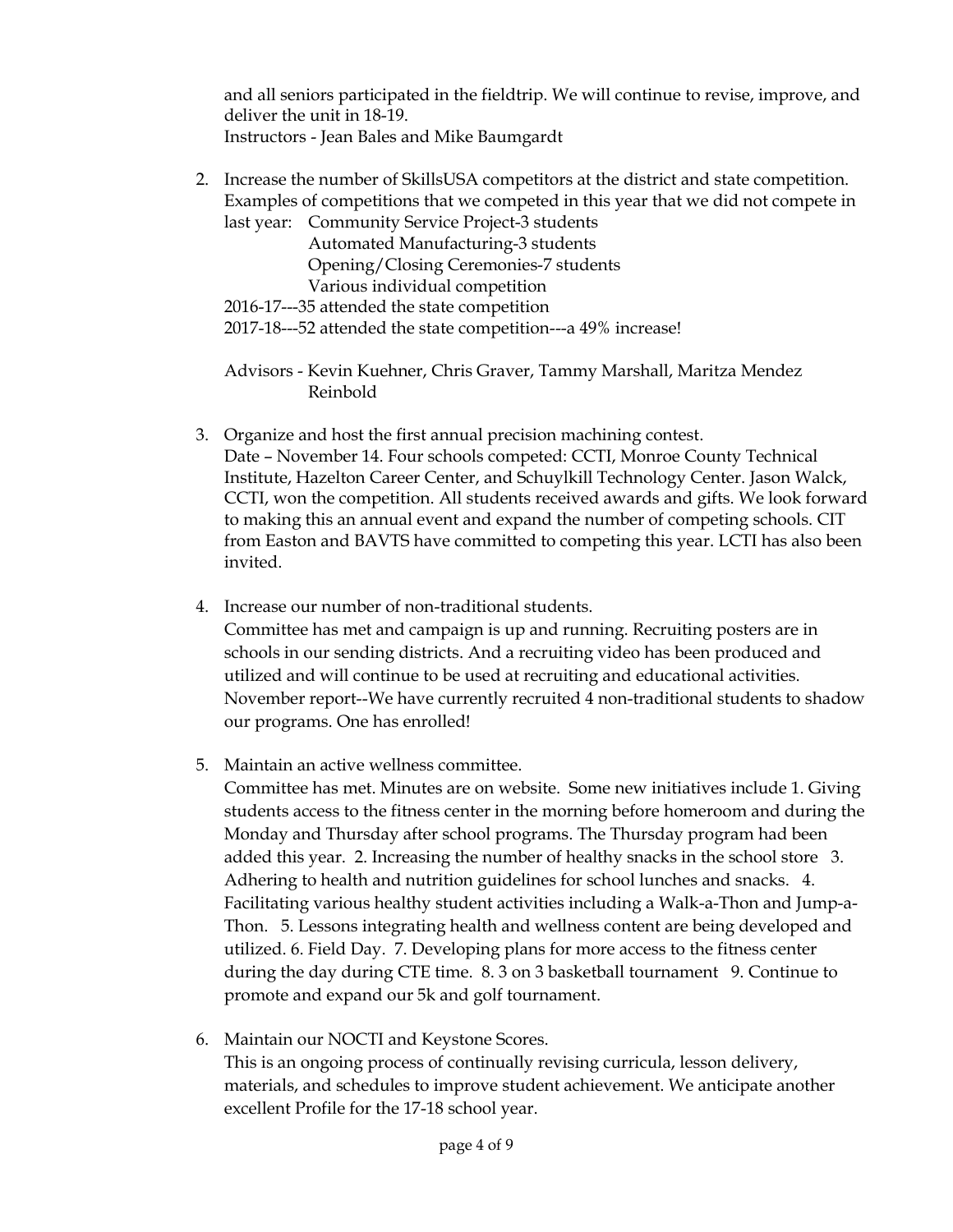7. Improve/expand PDP lessons

Professional Development Plan curricula is designed to improve students' employability skills including, but not limited to, the "soft skills' employers are seeking. Many new resources are being utilized to supplement our current PDP curricula and delivery: Today's Class web based lessons, lesson plans developed by staff, Career Headlines, SkillsUSA on-line Career Essentials PDP curricula. All curricula/materials for 18-19 have been ordered and all CTE staff have been trained on the new curricula and on-line resources.

8. Host a summer camp for middle school student. The non-traditional camps will run from 7/9-19 (Approx. 22 girls) and 7/23-25 (approx. 11 boys). Instructors - Hal Resh, Dennis Starry, Jeff Hazelton, Joe Farkas, A.J. Burke, Autumn Frey, Tammy Marshall. The camp will likely be close to 100% grant funded.

Five new goals for the 2018-2019 school year will be discussed at next month's meeting.

Mr. Reinbold thanked the members of the Joint Operating Committee for their support.

# **Items of Business**

# *Personnel*

MOTION by Mr. Gryzik, SECONDED by Mr. Holland that the following motions be approved:

# **School Resource Officer Appointed**

A. to appoint Francis L. DeMatto School Resource Officer effective August 1, 2018 through July 31, 2019, as presented.



# **Attendance Officer Duties Assigned**

B. to assign Francis (Frank) L. DeMatto the duties of an attendance officer, in order to fulfill PA magisterial guidelines.

# **Facilitator of Special Education Appointed**

C. to appoint Elizabeth F. Porter Facilitator of Special Education effective August 19, 2018 through August 18, 2019, as presented.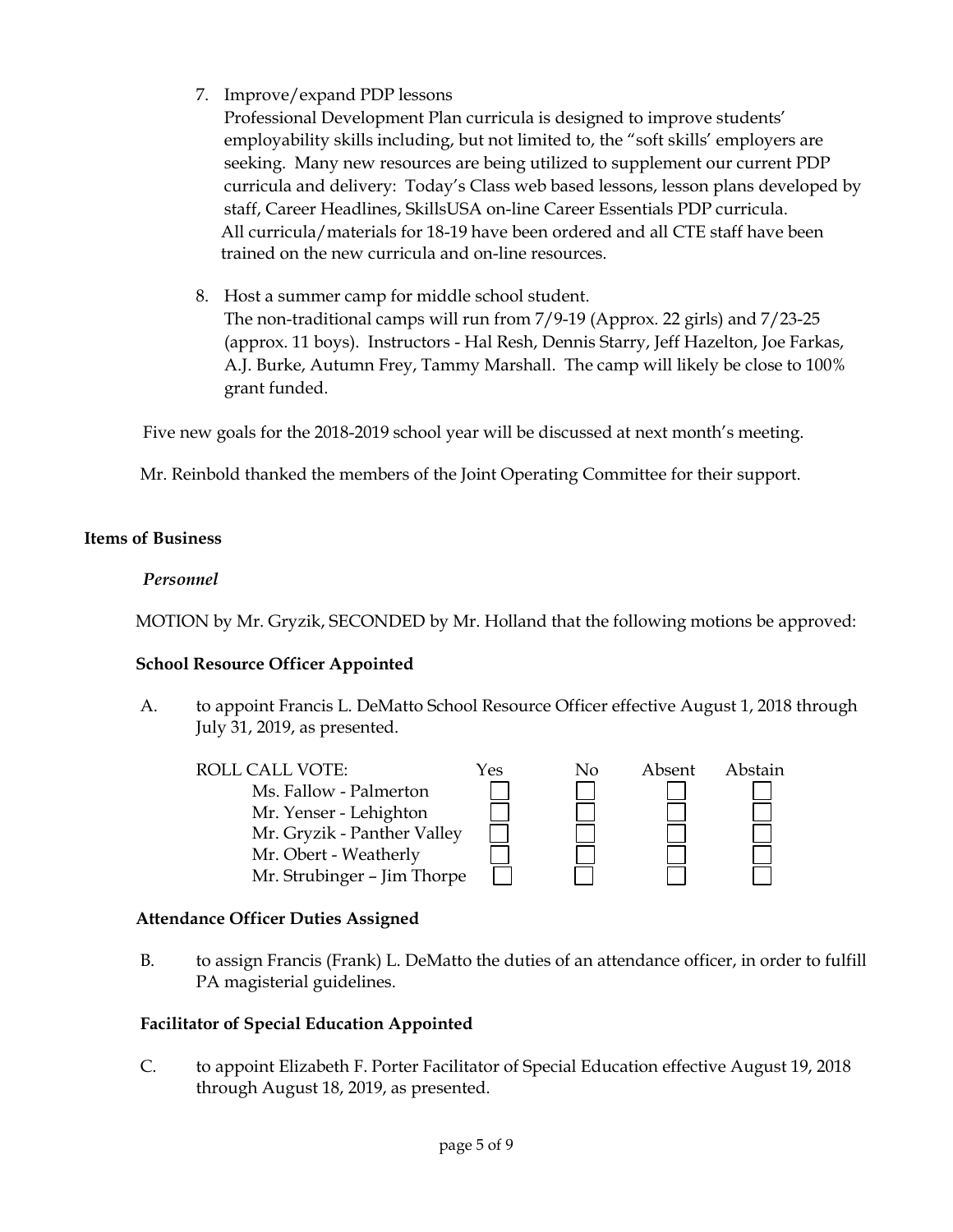## **Adult Education Site Supervisor Appointed**

D. to appoint Francine Kluck Adult Education Site Supervisor effective September 5, 2018 through September 4, 2019, as presented.

### **Title IX and Section 504 Coordinator Appointed**

E. that Brent Borzak be appointed Title IX and Section 504 Coordinator for the Carbon Career & Technical Institute for the 2018-2019 school year.

### **Substitute PIMS Trainer/Coordinator Approved**

F. to approve Jeffry Nietz as substitute PIMS Trainer/Coordinator with the CCTI Joint Operating Committee through August 2019 at a rate of \$40.00/hour.

### **Substitutes Approved**

- G. that the below listed individuals be approved to substitute for the 2018-2019 school year at the established rates, as follows:
	- Alice Berger Chaperone/Volunteer
	- Richard Cannella Tutor, Part-Time Integrated Reading Instructor
	- Jason Capper Teacher, Instructional Aide, Tutor
	- Anthony Damiano\*\* Teacher, Instructional Aide
	- Elizabeth Esrang\*\* Teacher, Instructional Aide
	- Donald Flexer Teacher
	- Autumn Frey School Nurse, Health/Medical, Chaperone/Volunteer
	- William Gerhard Teacher
	- Colleen Gooch Teacher, Instructional Aide, Health Medical, School Nurse
	- Delmar Griggs Tutor
	- John Gunsser Tutor, PT Integrated Math Instructor
	- Marlon Kohan Teacher, Instructional Aide, Tutor, Part-Time Integrated Math Instructor
	- Angela Keck\*\* Teacher, Instructional Aide
	- Sandra Kohutka Clerical\*, Van/Bus Driver\*, SHINE Driver\*
	- Anthony Koval Teacher, Tutor, Chaperone/Volunteer, SHINE Driver\*
	- Diane Lager Clerical\*
	- Tammy Marshall Teacher, Clerical\*, Chaperone/Volunteer, Custodial/ Maintenance/Groundskeeper/Cleaner\*
	- Jo Anne Mitzen School Nurse, Health/Medical
	- Heather Mullen Clerical\*, Chaperone/Volunteer
	- Nikki Jo Nothstein School Nurse
	- Walter O'Donnell Chaperone/Volunteer, Van/Bus Driver\*
	- Ashleigh Papay Custodial/Maintenance/Groundskeeper/Cleaner\*, Van/Bus Driver\*, SHINE Driver\*
	- Wilmer Redline Teacher, Instructional Aide
	- Jeffrey Reed Teacher, Instructional Aide (con't)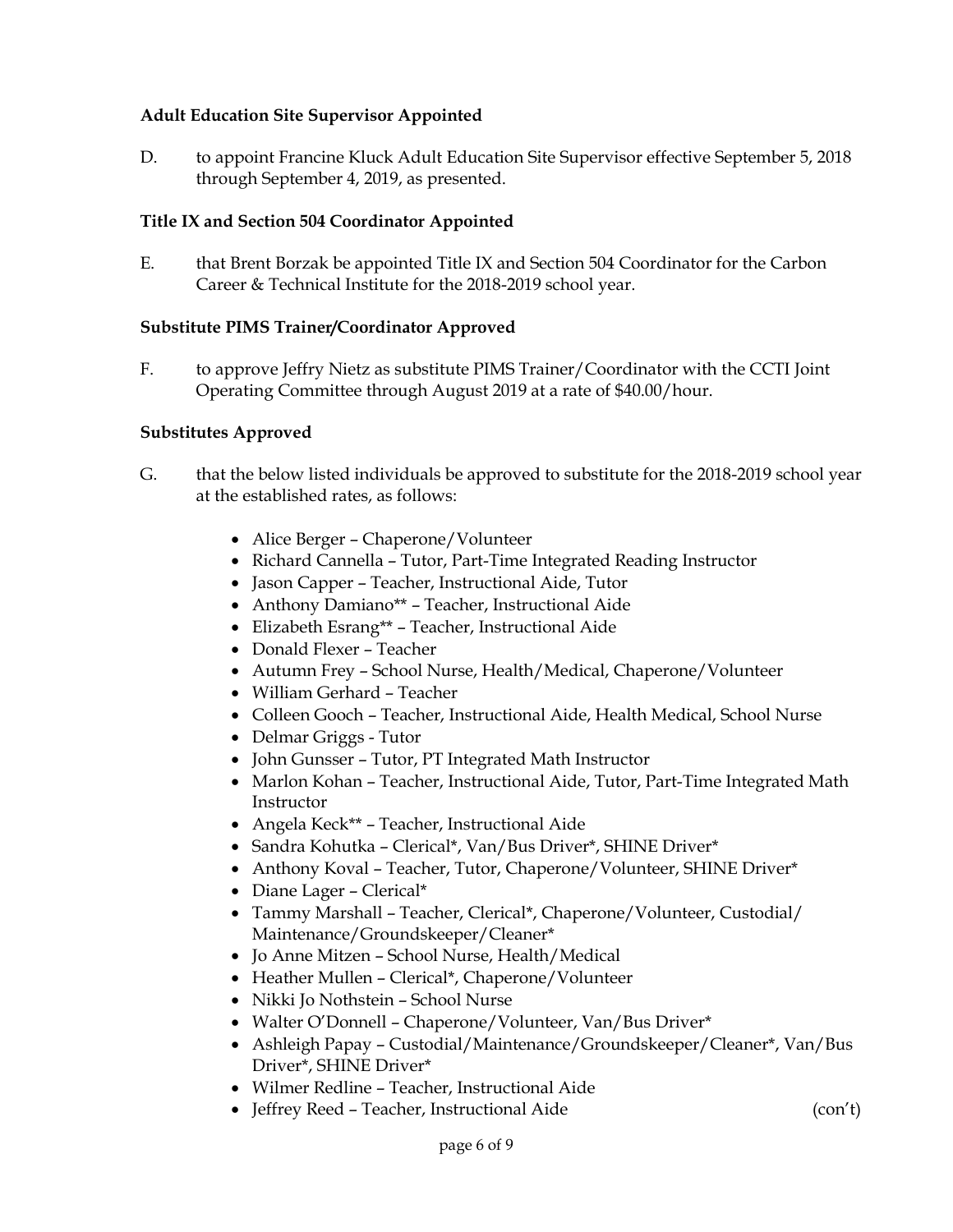- Maritza Reinbold Teacher, Clerical\*
- Marie Rosahac Teacher
- Elizabeth Schlecht Instructional Aide, Van/Bus Driver\*
- Eric Schlecht Custodial/Maintenance/Groundskeeper/Cleaner\*
- Cheryl Skasko-Shemansik Teacher, Instructional Aide, Tutor
- Stephen Sosnowski Teacher, Instructional Aide
- Susan Stermer School Nurse
- William Stoudt Teacher
- Stacie Strack\*\* Teacher, Tutor
- Phillip Strubinger Teacher, Instructional Aide
- Deric Tomasovich\*\* Teacher, Instructional Aide
- Donna Valent Clerical\*
- Dennis Vavra Tutor, Part-Time Integrated Reading Instructor
- Geri Vavra School Nurse, Clerical\*
- Kathleen Williams Teacher, Tutor, Part-Time Integrated Math Instructor
- Sherry Yorgey Instructional Aide
- Catherine Zimmerman Chaperone/Volunteer

Note: \* Appointment through August 2019.

\*\* Pending all mandated clearances.

| ROLL CALL VOTE:             | Yes | No | Absent | Abstain          |
|-----------------------------|-----|----|--------|------------------|
| Ms. Fallow - Palmerton      |     |    |        |                  |
| Mr. Holland - Lehighton     |     |    |        |                  |
| Mr. Gryzik - Panther Valley |     |    |        |                  |
| Mr. Obert - Weatherly       |     |    |        |                  |
| Mr. Strubinger - Jim Thorpe |     |    |        |                  |
|                             |     |    |        | Motions carried. |

### *Education*

NONE

### *Budget & Finance*

NONE

### *Buildings & Grounds*

NONE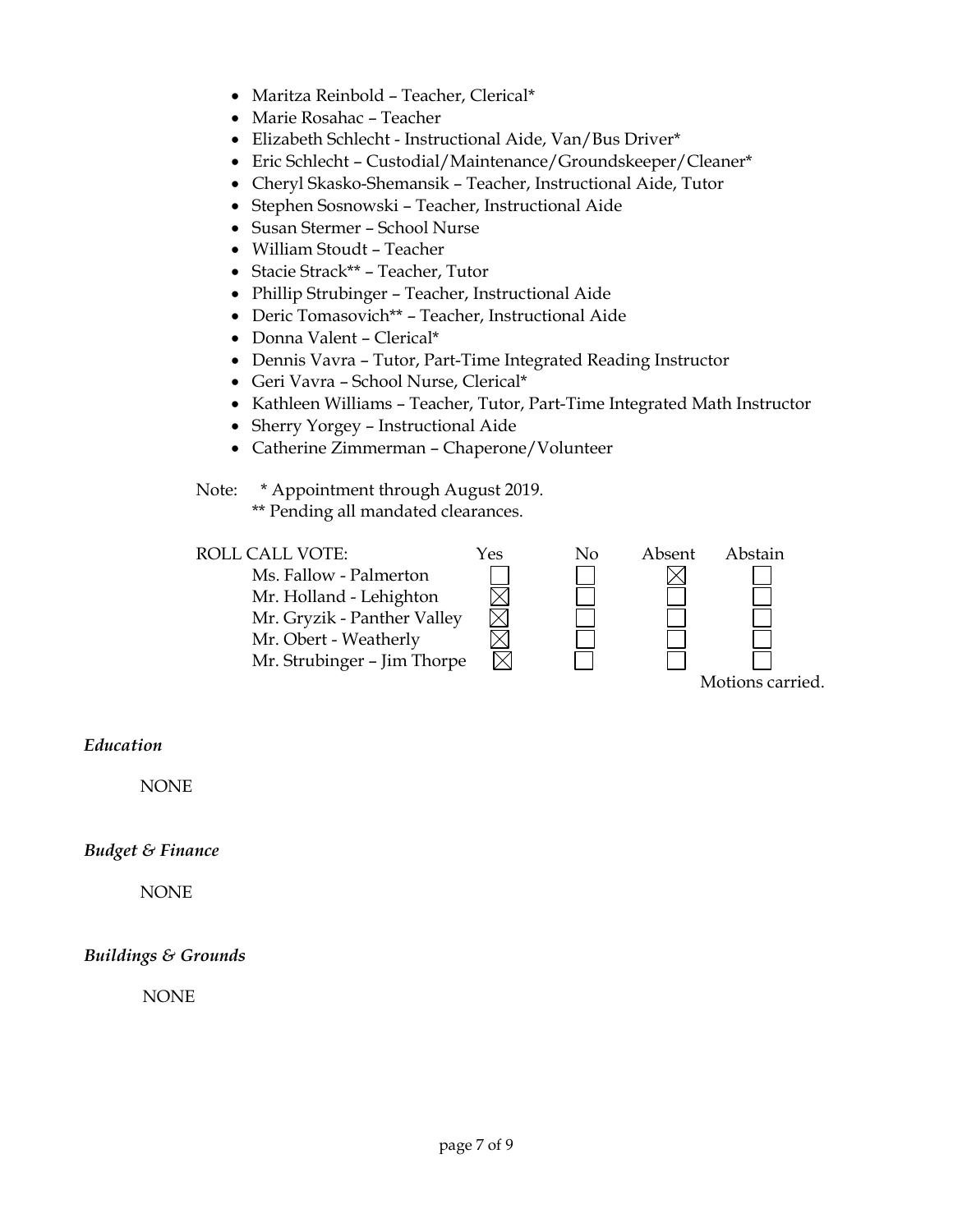### *Administrative*

MOTION by Mr. Gryzik, SECONDED by Mr. Holland that the following motions be approved:

### **Conference Attendance Approved**

A. that Nate Rinda, Director of Technology attend the PACTA (Pennsylvania Association of Career & Technical Administrators) 2018 Workshop for CTE Technology Coordinators, September 19-21, 2018 at the Nittany Lion Inn, State College, PA at a total cost of \$590.68 to cover registration, lodging, and mileage.

#### **Conference Attendance Approved**

B. that Brent Borzak, Principal, Margaret Kalogerakis, Coordinator of School Improvement, and up to two (2) Teachers, Instructors, and/or Instructional Aides attend the Conference on Integrated Learning: The School-to-Career Connection Conference November 13-16, 2018 at the Penn Stater Conference Center Hotel, State College, PA at a total cost not to exceed \$2,358.20 to cover registration, lodging, meals and mileage.

#### **Payroll Deduction Discontinuation Approved**

C. to authorize the CCTI Business Office to discontinue the practice of biweekly payroll deduction of union dues for the CCTI Education Association and the CCTI Education Support Personnel Association for the 2018-2019 school year.



### **Reports**

#### **Foundation Report Accepted**

A. MOTION by Mr. Obert SECONDED by Mr. Gryzik to accept the Carbon Career & Technical Institute Foundation Report, as presented.

Note: The balance in this account stands at \$1,854.38.

VOTE: YES - 4 NO - 0 ABSENT - 1 ABSTENTIONS - 0

Motion carried.